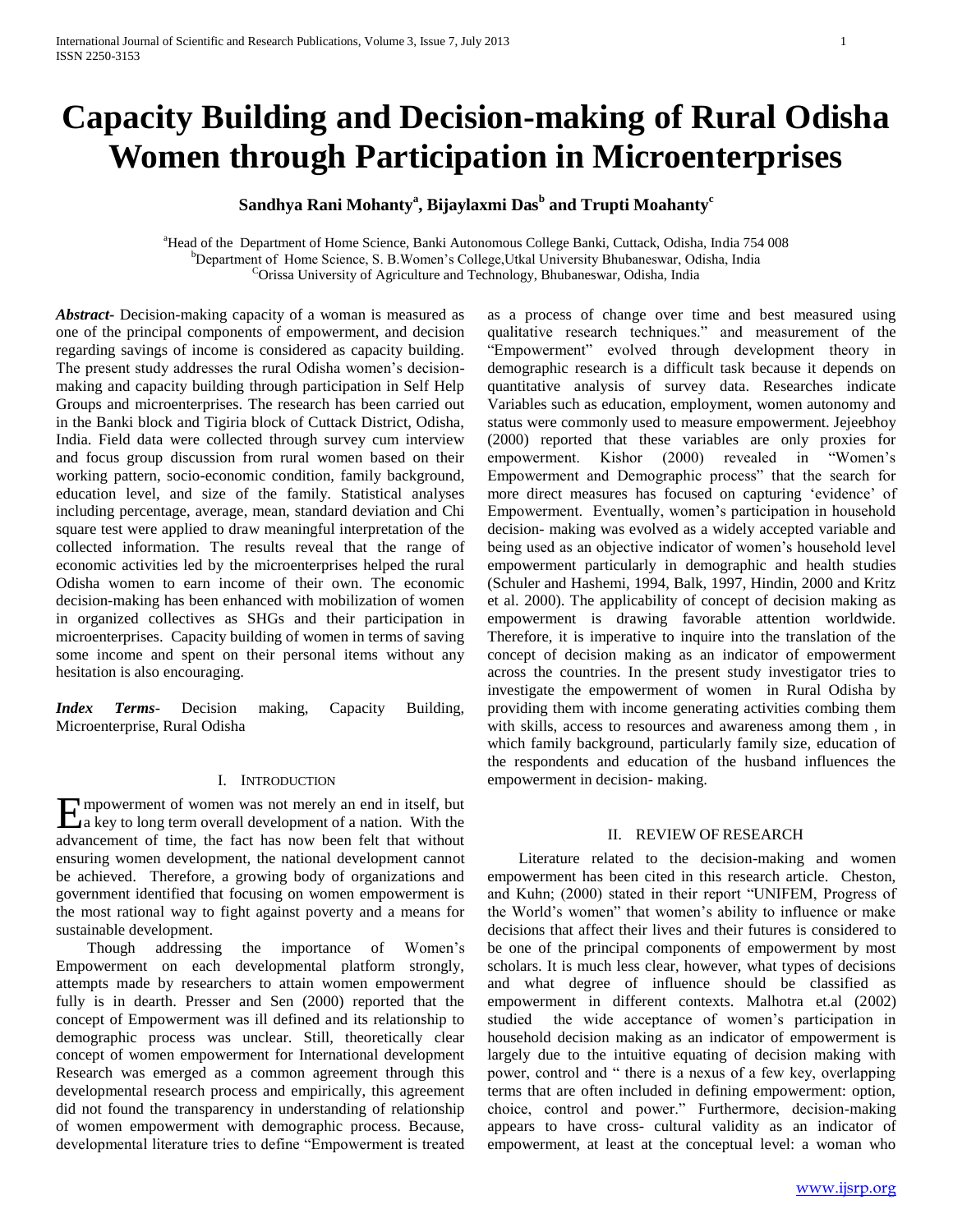participates in decisions that affect or control her life and environment are everywhere more empowered than women who do not. Malhotra et.al; (2003) identified some interpersonal indicator of women empowerment such as women"s participation in decision making, control over sexual relations, ability to make child bearing decisions, use of contraceptives and obtain abortions, control over spouse selection, marriage timing and freedom from violence. In the view of Dahl (1969), "Power is the product of conflicts between actors to determine who wins, who loses the key, closely recognized issues, in a relatively open system in which there are established decision making areas. In an Explicit study on women empowerment in society and family by Paul and Kumar Prahalad (2007) revealed that it is closely linked to decision-making process and autonomy in decisionmaking is measured in terms of participation of women in household responsibilities. The study also highlighted the process of empowerment that begins at the level of women"s consciousness and becomes externalized through greater physical mobility, raised awareness levels, increased autonomy in decision making i.e. strong role in household, greater self-esteem and eventually meaningful participation in the larger community. Swain and Wallentin (2008) stated indicators of women empowerment that cover the decision- making in traditionally male dominated areas within the South Asian context. These include involvement in decision-making on family planning, on children"s marriage, on buying and selling of property, on sending daughter to school and use of birth control. Changes in decision- making on some of these specific issues are conditioned on some of these events actually occurring. Kishor and Subaiya (2005) in their Paper " Household Decision-making As Empowerment : A methodological view\* revealed if decision making is an indicator of empowerment, then the more decision you participate in, the more empowered you should be. And another advantage of this approach is that it replaces four potential indicator one each for each of the four decisions with one indicator. (Four decisions -such as-1.decision about own health care, 2.making large household purchases; 3. making household purchases for daily needs and4. going to visit family or friends.).

 In the present context, above said reviewed literature gave an excellent overview of the work has been done in this field. Further it counts that empowerment works in a process which leads to a host of opportunities, increase in ability to exercise autonomy, a capacity to define one"s goal and act upon them, enhancement in decision making , bargaining and negotiation capacity, where income is an essential element in the household livelihoods and those control it have considerable power.

# III. STATEMENT OF THE PROBLEM

 The state like Odisha has huge potential for the microenterprise promotion. Not only, are Self Help Groups increase in numbers in the State but also the groups coming forward with the number of trades with bank linkage. "State Vision and Strategies for Promotion of Microfinance for Women Empowerment" document (2005), revealed, women SHGs are taking up varieties of income – generation activities such as piggery, goatery, pisciculture, dairy, setting up PDS (Public Distribution System) outlets, kerosene dealership, execution of labour intensive works,

vegetable cultivation, floriculture, horticulture, carpet making, leaf – plate stitching, bee-keeping, rope making etc. 760 SHG members have been trained on Village Industries activities like preparation of liquid disinfectants, candle, soaps, detergent, book-binding, Agarbatti, bee-keeping etc. with the help of KVIC. 145 SHG members have been trained in production of Pre-school kits for Anganwadi Centers and 77 women have been trained in "Ready to Eat Food Preparation". In collaboration with UNDP, it has been decided to impart Computer literacy to WSHGs in 38 IT kiosks in the State. This step aims at skill up gradation of women and their consequent empowerment. Already training has been imparted to 667 women at Jagatsinghpur, Jajpur, Kendrapara, Bhadrak, and Cuttack. Government took initiatives to establish Mahila Vikash Samabaya Nigam, a state level nodal agency for women empowerment undertakes economic programmes, social sensitization, and allied infrastructural activities. It undertakes various training programmes for women capacity building such as EDPs, MDPs, LDPs, training on marketing and sales promotion and other special training programmes. All the major players of states like NABARD, SIDBI, and CARE including Govt. of Odisha have realized the need and importance for promotion of microenterprises and already started strategies for its growth. Through Mission Shakti, Government have taken steps for forming state level trade based federations to assess the needs of SHGs and ensures marketing tie ups. So far four trade based federations (chalk, phenyl, handicrafts, turmeric and leaves cups and plate) have been formed. While MART has been taken interest in market research, RUDSET Institute has been imparting skill based training with free boarding and lodging, library, free audio-visual aids, adequate training materials and access to its data bank. Therefore, the strengthening of women"s participation in all spheres of life has become a major issue in the development discourse. Socio- economic development cannot be fully achieved without the representation of women in decision making at all level, in the family as well as in their social life. The empowerment of women through decision-making deserves a special emphasis in this context. Several studies reported that the more you participate in decision- making process the more you empower and it has a positive impact in bringing the change in their lives by enhancing their understanding level, enhancing the ability to appreciate their potential risk and benefits of her own situation and condition, and increasing their reasoning process and ability to express their choice. Since women"s participation in decision making, a major indicator for women empowerment is of State, National, and International concern being addressed by different development agencies at different level, therefore, the proposed study is relevant in policy matters as well as in various programmes interventions. Further, there are very limited experimental studies on empowerment of women through participation in micro enterprises. Therefore, there is a need for systematic study on it, which will fulfill to some extent in this direction. There have been limited attempts made in Odisha to map the potential of rural women to make use of the incentives, created by the State Government and Central Government. Hence, the present study is a step forward in this direction to measure the empowerment in terms of decision – making capacities of rural women.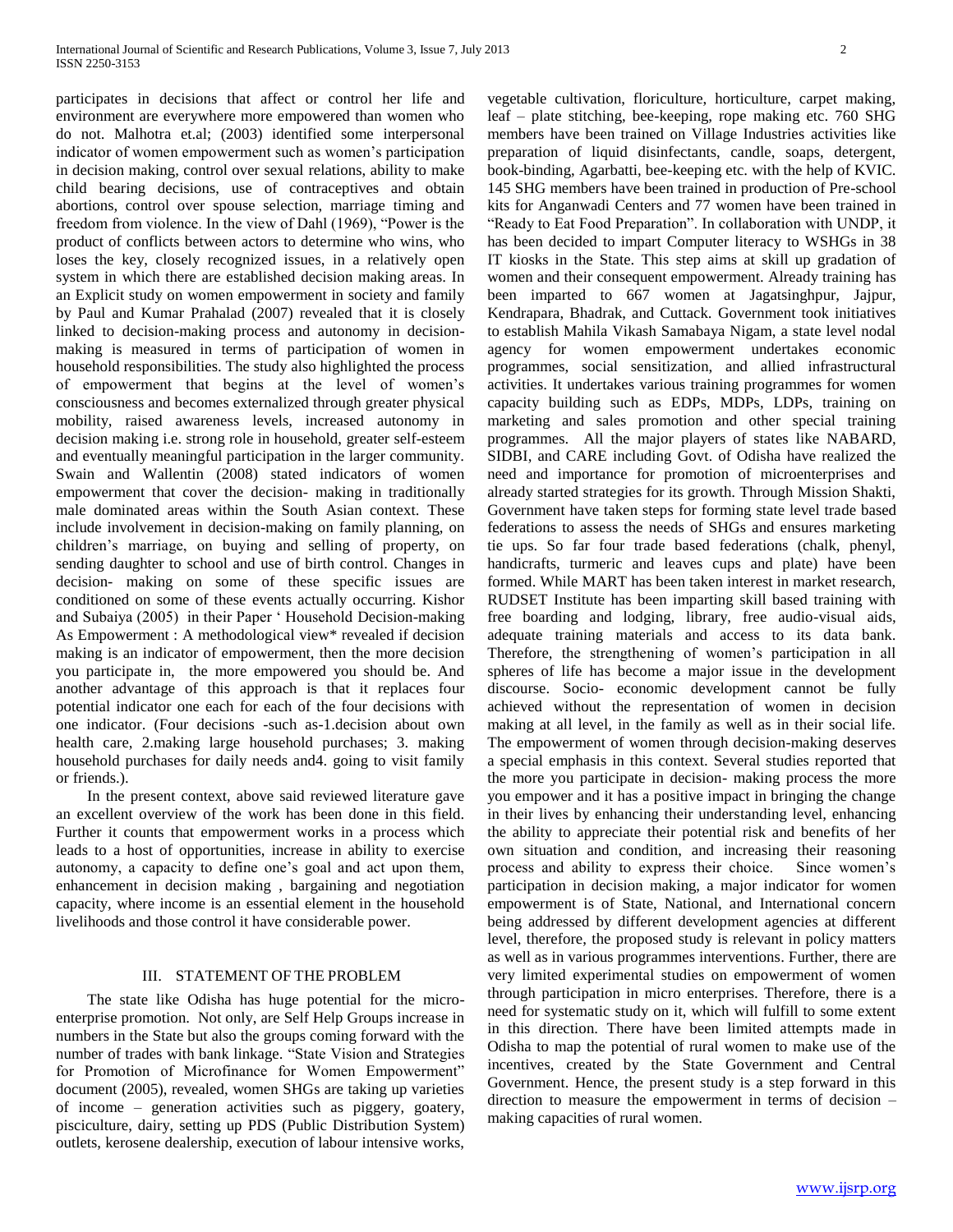#### IV. OBJECTIVES

The followings are the specific objectives of this study:

- 1. To study the capacity building of women of rural Odisha after participating in microenterprises,
- 2. Influence of family size in decision-making of rural women of Odisha.
- 3. Effect of education of husband in the decision-making of the rural women of Odisha.
- 4. Find the influence of education level of women in decision-making in Rural Odisha

#### V. HYPOTHESIS

- 1. After the participation in microenterprise, more of the decision regarding saving of income and more capacity building
- 2. Family background Smaller the size of the family, more the women enjoy decision- making
- 3. The higher the educational status of the head of the family, more the women participate in decision making
- 4. The higher the education status of women, more the women participate in decision-making

#### VI. RESEARCH METHODOLOGY

 The methodological approach in this study uses the following steps.

# **(a) Selection of Sample**

# **(i) Selection of Self help groups**

 The study was carried out in the Banki II block of Banki and Tigiria Block of Athagaraha subdivision of Cuttack district of Odisha. Population of the study comprises of 2409 numbers of SHGs from Banki II and Tigiria Block of Cuttack District. Stratified random sampling method was used to select the sample. Four numbers of GramPanchayats from each Block was choosen randomly and from each Grampanchyat, 16 numbers of Self Help Groups were selected randomly. Therefore, total numbers of self Help groups selected as sample for the present investigation were 128 (4GPs×16 SHGs×2).

#### **(ii) Selection of Respondents**

 President, Secretary, and six members from each SHG i.e. (128×8) = 1024 in number of respondents were selected purposively. Then, a list of participants who had undergone skill development training for microenterprises by the government in different fields such as "Chhatua, Agarbati, Candle, Masala, Badi, Pampad, Goatery, Shipery, Teracota, Applique, Ropemaking, Spice-process, Weaving, Rice vending, Rice and Paddy business, Cattle rearing etc. was found with the help of District Industries officer. Total number of respondents found to be undergone training on the above said fields were 951. Equal proportions of respondents from these were selected as sample for the present investigation. Hence, population was 951 in number and sample size was 474 in numbers of respondents were selected for the proposed study.

#### **(b) Development of Tool and Technique**:

 A structured interview schedule and guidelines was developed in keeping view the objectives of the study. Primary data were collected from questionnaire survey interviews and focus group discussions (FGDs) and key informant survey. Secondary data were collected from review of related documents, articles, and books. Survey with interview was done to collect the data from the respondents. In families, husbands, mothers and grown up sons and daughters were interviewed to understand the role of women and effect of the programme. Key information on the programme was collected from the CDPO, IPO, President of SHGS federation, programme Assistant of DRDA and local leaders. Participant women and community leaders participated in the FGDs in which almost same questions for the survey was used. The FGDs was intended for the women to speak freely and do self- assessment, and also for the community leaders to justify their programme outcomes and the roles of women. For measurement of empowerment i.e., decision-making capacity of women in personal and family matters, attempts were made through survey and interview to understand the situation of women prior to the programme intervention and the changes following the intervention.

#### **(c) Variables for empowerment**

 Participation in micro- enterprises in this case is assumed to initiate a process for the women in which the women start developing their own self, their space in the family and society, which relates to empowerment ideologies. Skill development programs are processes which lead to empowerment of women by providing them with income generating opportunities combining with its skills, access to resources and awareness among women. in the proposed study the Independent variables are as follows : skill development programme, family background and Income. The three basic components skill development programme - skill, access to resources and awareness give opportunity to the women to earn income. Skill based training is designed to advance individual"s general proficiency, especially in relation to their present or future occupations. Skill training prepares learners for jobs that are based in manual or practical activities, traditionally non academic and totally related to a specific trade or occupation. Access to resources refers to women"s participation in saving and credit groups, saving mobilization, loan provision, material support. Access to information refers to knowledge about the various agencies in their community. Family background refers to size of the family, education of the husband and education of the women. Income refers to cash in hand of women, earned through the microenterprises business they are involved with.

 Responses to the participation of women in abovementioned household and personal decision making before and after involvement in skill development training programme have been collected in order to examine the extent of change in their participation level, as the financial capabilities relatively increase after involvement in microenterprises. Decision making regarding saving of income was taken as capacity building. Income can be quantitatively measured by counting the amount of money spent by women for personal expenses. Influence of family background such as educational status of Household Head and respondents, size of the family on decision-making capacity of women were also studied to measure the empowerment.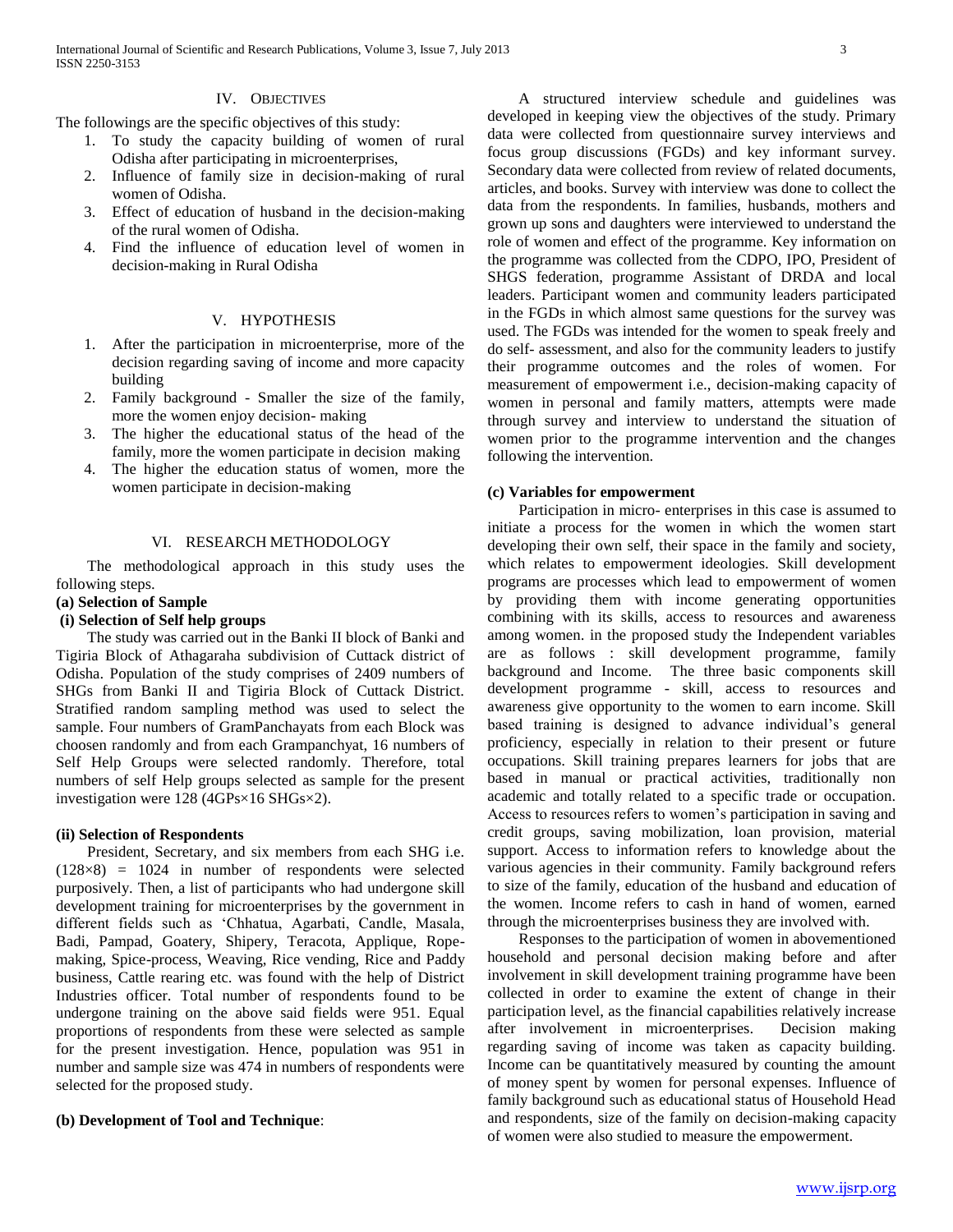# VII. ANALYSIS OF DATA AND INTERPRETATION OF THE RESULTS

 Statistical methods for data analysis were used to draw meaningful interpretation of the obtained results. Mean, standard deviation, coefficient of variations, and percentages of the collected data were calculated using the general statistical formula to determine the relationship between the observed variables.

# **(a) Family Background of Self Help Group members**

 The Family background of women living in Banki block II and Tigiria Block of Cuttack district of Odisha has been analyzed. In the present investigation, the personal and demographic variables such as age, caste, education, family size and type of family were operationalised for analyzing family background Fig.1 shows the family profile of women based on their own age. Age was operationalised as the number of full years completed by the respondents at the time of investigation. On the basis of minimum and maximum age of respondents they are categorized as young, middle aged, old age and coded as I, 2, 3 and 4 respectively. It is observed that Majority (67%) of the respondents were from young middle age group.



**Fig.1. Age wise distribution of respondents.**

 Fig.2 shows the family profile of women based on their caste. Caste is an endogamous group, where the status of an individual related to a group is determined by birth. For the present study, operationalisation of caste refers to the class or district hereditary order in society. The categorization of caste is SC, ST, OBC General and coded 1,2,3,4, respectively. It was found, a maximum of 39% respondents belonged to other backward caste.

**Castewise Distribution of Respondents** 32% **ST** 39% 13% SC  $\bigcirc$ B

**Fig.2. Caste wise distribution of respondents**

 Variable Education is operationalised as the number of years of formal school completed by the respondents and was categorized as illiterate, Primary, Middle, Higher, Diploma, Graduate and coded 1, 2,3,4,5and 6 respectively. Fig-3 and fig-4 reflects, near about 37 percent respondents were educated up to primary level while only 2 percents respondents were Graduate. As far as the education of the respondent's husband was concerned, about 32% were illiterate and 2% of were Diploma holders and 9% of respondent's husband were Graduate.



**Fig.3. Distribution about the education of respondent's husband**



**Fig.4. Distribution about own education of respondents**

 Similarly, variables such as Family size and family type were operationalised. Categorization of family size was done on the basis of total no. of members in the family i.e.; small,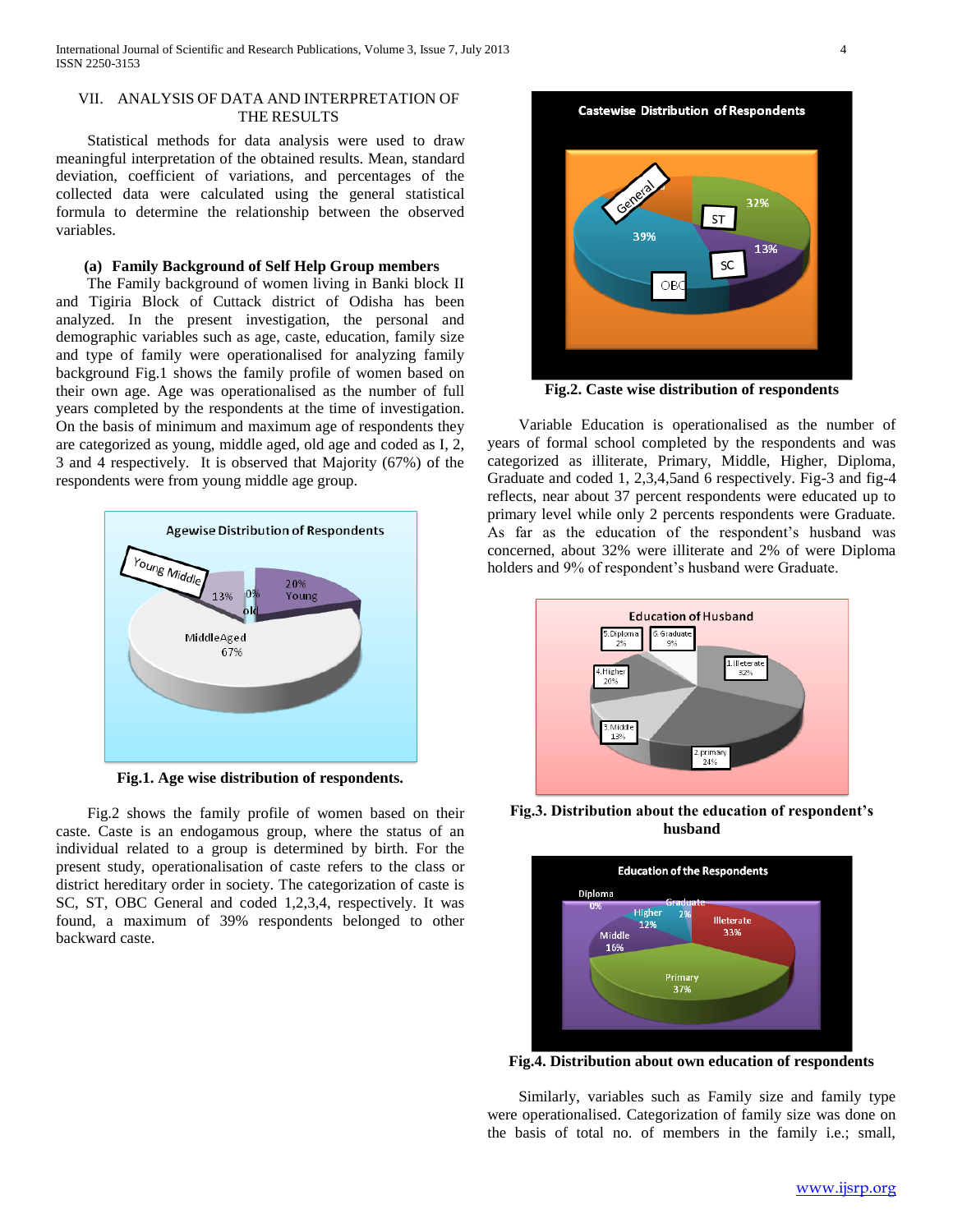medium, large, and coded 1, 2, and 3 and family type was categorized into nuclear and joint which were coded 1 and 2. Fig -5 and fig-6 depicts that a majority (76%) of the respondents had medium size family while 86% of the respondents belonged to nuclear families.



**Fig.5. Distribution of respondent's family size.**



**Fig.6. Distribution of respondents family type.**

# **(b) Capacity building and Decision- making**

 In the present investigation, First part of the study explores the present status of Self help groups in the selected area. The study exposes the fact based on survey cum interview method. It was found, Self Help Group (SHG) becomes synonym of empowerment of women economically in Odisha. Through this self help groups, women involves themselves to get help, to give help and learns to help themselves as well as sharing their experiences and knowledge. Though it is late in Odisha still it is encouraging to find the self help groups brought the remarkable changes among women. Primarily they joined self help groups for financial gain, later on they found it as a promising factor for their self improvement. It provides opportunities to develop their confidence, skills, improve status, and to bring about a change in the attitude of the society towards women. SHGs have the greater ability to make positive impact on the rural women empowerment through their personal, social and economical changes.

 The second part of the study dealt with the participation of rural women of Odisha in microenterprises. It was observed, rural women were involved actively in microenterprises through the help of different government and non Government organization in the selected area.

 The study revealed the fact through survey, focus group discussion and key informant survey. It is encouraging to find rural women were self motivated to join microenterprise training and it helps in improving their standard of living by increasing income, enhancing awareness, self confidence, sense of achievement, increased social interaction, improved leadership qualities and increasing decision making capacity in family and community. Further an attempt was made to measure empowerment through decision making. Decision making capacity in personal and family matters and saving of income were considered for the present investigation. Operationalisation of decision- making is done in three point scale such as always, sometimes and never. Overall participation in decision-making of respondents in both family and personal matters is studied and it was found, before training, Twenty percent of respondents only always participate in decision-making and near about 38% of respondents never participate. However, after training, it is found that 41% of the respondents always participate in decisionmaking. It can be concluded that training was effective in bringing the change in decision-making capacity. After knowing the participation of women in decision-making, investigator tries to find out the influences of family background in terms of size of the family, education of the husband and education of respondents on her decision-making capacity.

 In the present investigation, decision making regarding saving of income is taken as capacity building. Income can be measured quantitatively by counting the amount of money the women spend for personal expenses. This measurement is related to her decision-making capacity.

 Table I indicates that before training only twelve percent of the respondents always involved in decision-making regarding their income and fifty five percent of the respondents never involved in decision-making. 41.14 percent of the respondents always involved in decision-making regarding their savings after training.

| SI. | <b>Saving</b>                                           | <b>Always</b> |               | <b>Sometimes</b> |               | <b>Never</b> |               |  |
|-----|---------------------------------------------------------|---------------|---------------|------------------|---------------|--------------|---------------|--|
| no. | $N = 474$                                               | f             | $\frac{0}{0}$ | f                | $\frac{6}{9}$ | f            | $\frac{6}{9}$ |  |
| 1.  | Decision-<br>making<br><b>Before</b><br><b>Training</b> | 58            | 12.2          | 154              | 32.4          | 262          | 55.2          |  |
| 2.  | Decision-<br>making<br>after<br>training                | 195           | 41.1          | 114              | 24.1          | 165          | 34.8          |  |

**Table I: Distribution of respondents according to their decision- making capacity regarding savings.**

Calculated value of  $\chi^2$  = 91.16

Tabulated value of  $\chi^2$  = 5.99 at 5% level of significance

However, fig-7 also depicts the frequency of respondent's decision-making capacity before and after microenterprise training is encouraging. Further chi square test was applied to the hypothesis that "there will be no significant difference in change of decision-making process regarding savings of the respondents before training and after training." It was found that calculated value of  $\chi^2$  is greater than the tabulated value at 5% level of significance. Hence, hypothesis was rejected and it can be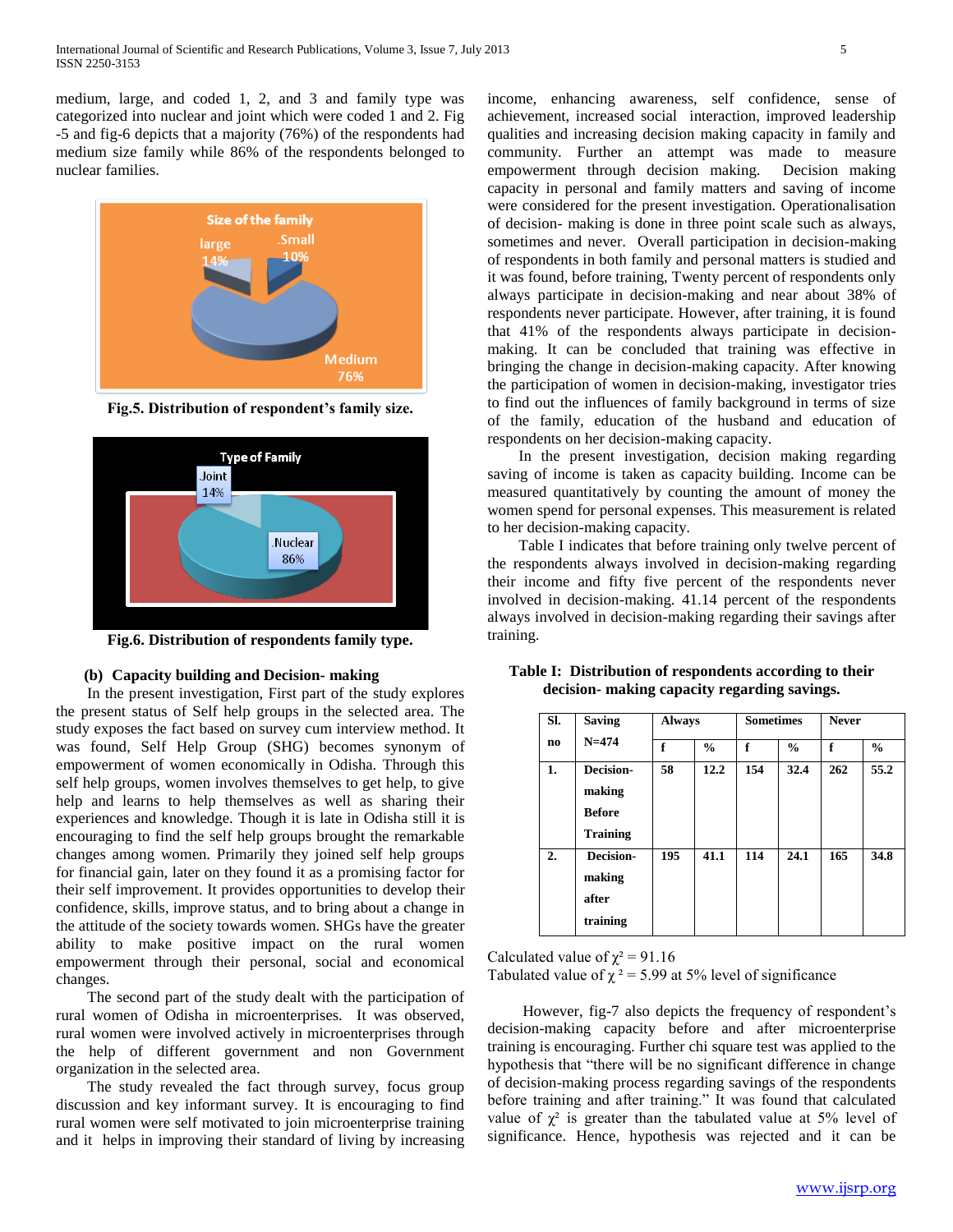concluded that there was a significant change in decision making regarding savings of income of women after training.



**Fig.7. The frequency distribution of the respondent's decision-making capacity before and after microenterprise training.**

# **(C) Influence of family background on decision-making.**

 Variable family size influences the decision- making capacity of respondents regarding personal matters, family matters, and savings of income which can be seen from Table II. It was observed that 62.68 percent of respondents belonging to large family never participate in decision- making process. Majority (63 percent) of the respondents belong to the small family always participate while 48 percent of the respondents belong to medium family took part in decisions-making process. This shows, smaller the number of family, the women enjoy more freedom in decision-making process related to personal, family matters and savings. This is because when the family size is big, the women have to be more involved in household"s works. The female in laws do not like at all they work outside the home. Further, it is revealed from the table that calculated value of chi square is greater than the table value at 5% level of significance and the hypothesis is not hold true. Hence, it can be concluded that family size affects the decision-making process.

| Family                    |        | <b>Large family</b> | <b>Medium</b> |               | Small family<br>$n=47$ |               |  |
|---------------------------|--------|---------------------|---------------|---------------|------------------------|---------------|--|
| size                      | $n=67$ |                     | family        |               |                        |               |  |
|                           |        |                     | $n = 360$     |               |                        |               |  |
| <b>Decision</b><br>making | f      | $\frac{0}{0}$       | f             | $\frac{0}{0}$ | f                      | $\frac{0}{0}$ |  |
| <b>Always</b>             | 15     | 22.38               | 175           | 48.61         | 30                     | 63.83         |  |
| <b>Sometime</b><br>S      | 10     | 14.92               | 125           | 34.62         | 10                     | 21.27         |  |

**Never 42 62.68 60 21.27 7 14.89**

**Table II: Distribution of respondents according to their family- size and decision- making.**

Calculated value of  $\chi^2$  = 73.99.

Tabulated value of  $\chi^2$  = 9.49 at 5% level of significance

# **(D) Education of the respondents' husband and decisionmaking**

 The results from Table III revealed that 50% of the respondent"s husband who are illiterate, always took decision regarding family matters, personal matters and saving and only 26.96% of respondents never took decisions. The heads of the family who had completed primary education i.e. 59.65 percent of respondents always had decisions whereas only 9 percent of respondents never participate. It was observed that the respondents, who completed their middle, higher, diploma, and graduation level of education, majority of them i.e. 61%, 65%, 66% and 79%, respectively always participate / high participation in decision-making process while minimum number of respondents had less participation. The high the education rate give the women more space for their opinion in the family matters, personal matters, and income savings. Further, Table also implies the calculated value of chi square, which is greater than the tabulated value. Therefore, hypothesis is rejected and it can be concluded that education of the family head has a significant effect on decision-making process of the respondents.

**Table III: Distribution of respondents according to their education of husband of the family and decision-making.**

| <b>EDUCATION OF THE HEAD OF THE FAMILY</b> |                   |               |         |               |               |               |               |               |                |               |              |               |
|--------------------------------------------|-------------------|---------------|---------|---------------|---------------|---------------|---------------|---------------|----------------|---------------|--------------|---------------|
| <b>Decision-</b>                           | <b>Illiterate</b> |               | Primary |               | <b>Middle</b> |               | <b>Higher</b> |               | <b>Diploma</b> |               | Graduate     |               |
| making                                     | $n=152$           |               | $n=114$ |               | $n=63$        |               | $n=92$        |               | $n=9$          |               | $n=44$       |               |
| $N = 474$                                  |                   |               |         |               |               |               |               |               |                |               |              |               |
|                                            |                   |               |         |               |               |               |               |               |                |               |              |               |
|                                            | f                 | $\frac{0}{0}$ | f       | $\frac{0}{0}$ | f             | $\frac{0}{0}$ | f             | $\frac{0}{0}$ | f              | $\frac{0}{0}$ | f            | $\frac{0}{0}$ |
| <b>Always</b>                              | 77                | 50.6          | 68      | 59.6          | 39            | 61.9          | 60            | 65.2          | 6              | 66.6          | 35           | 79.5          |
| <b>Sometime</b>                            | 34                | 22.6          | 35      | 30.7          | 15            | 23.8          | 23            | 25.0          | $\mathbf{2}$   | 22.2          | 7            | 15.9          |
| S                                          |                   |               |         |               |               |               |               |               |                |               |              |               |
| <b>Never</b>                               | 41                | 26.9          | 11      | 9.6           | 9             | 14.2          | 9             | 9.7           | 1              | 11.1          | $\mathbf{2}$ | 4.54          |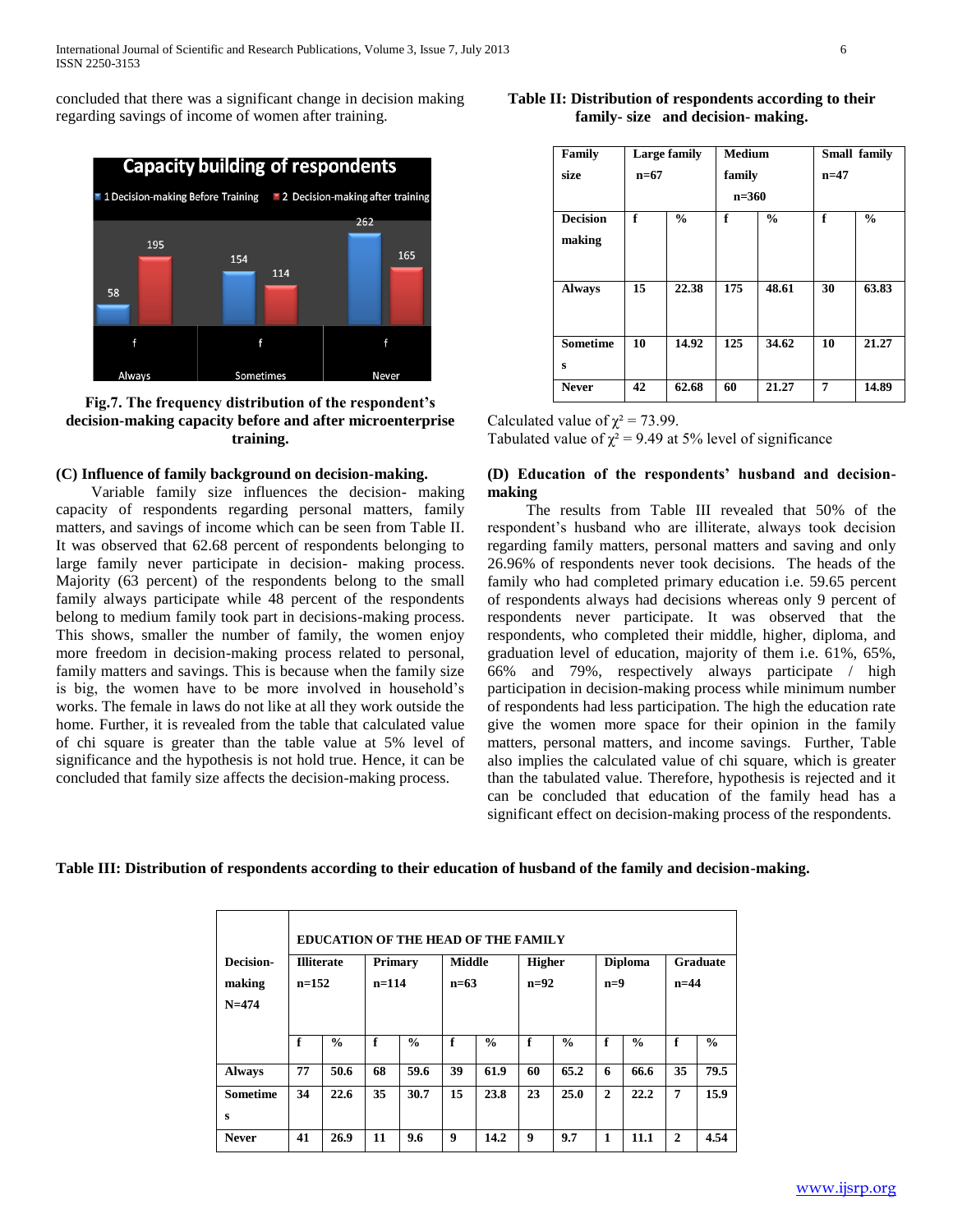Table IV shows that the respondents who were illiterate, majority of the respondents (78.21%) never participate in decision-making and minimum (7.05%) of the respondents always participate in decision-making process. The respondents who have completed primary, middle, higher education i.e., 18.75%, 55.26%, 64.91% respectively always participated in decision- making process regarding family as well as personal matters. The respondents who had graduated, all took part in decision- making process i.e. hundred percent. Therefore, higher the education, the more participation of the respondents in decision-making process in personal, family matters.

| Decision- | Education of the Respondents |       |         |       |          |       |          |       |          |          |          |          |
|-----------|------------------------------|-------|---------|-------|----------|-------|----------|-------|----------|----------|----------|----------|
| making    | Illiterate                   |       | Primary |       | Middle   |       | Higher   |       | Diploma  |          | Graduate |          |
| $N = 474$ | $N=156$                      |       | $N=176$ |       | $N = 76$ |       | $N = 57$ |       | $N=0$    |          | $N=9$    |          |
|           | f                            | %     | f       | $\%$  | f        | $\%$  | f        | $\%$  | f        | %        | f        | $\%$     |
| Always    | 11                           | 7.05  | 33      | 18.75 | 42       | 55.26 | 37       | 64.91 | $\theta$ | $\theta$ | 9        | 100      |
| Sometimes | 23                           | 14.74 | 56      | 31.81 | 22       | 28.95 | 12       | 21.05 | $\theta$ | $\theta$ | $\theta$ | $\theta$ |
| Never     | 122                          | 78.21 | 87      | 49.43 | 12       | 15.79 | 8        | 14.04 | $\theta$ | $\theta$ | $\theta$ | $\theta$ |

**Table IV: Distribution of respondents according to their educational level and decision-making**

#### VIII. CONCLUDING REMARKS

 The study portraits, the state Odisha is marching ahead with the determination towards its goal of empowerment. Microenterprises have led to starting of a range of economic activities by them and helped the poor women to earn income of their own. There is an enhanced access to resources by the women of studied area of Odisha. Their economic decisionmaking has been enhanced with mobilization of women in organized collectives as SHGs and their participation in microenterprises. Further it helps in reducing the dependency economic power of women on men. Capacity building of women in terms of saving some income and spent on their personal items without any hesitation was encouraging. Income of rural women potentially provides access to psychic and financial resources which can translate into greater influence over decision making capacity of the individual. The decision making capacity of women affects their daily lives which is one of the vital cross cultural aspects of family relations and women empowerment. In the present investigation, influence of variables like education of the husband, education of the women and family size on decision-making capacity of women was found to be potent. Because, education is the biggest liberating force and the rise in the level of education which led foundation for progressive outlook, and the economic empowerment of women through

participation in microenterprises have affected sea change in the attitude and thinking pattern of women. Further, it is evident from the study, the smaller the numbers of family members, the women enjoy more freedom in decision-making process related to personal, family matters and saving. Briefly it can be concluded that women"s active participation in decision making ensures microenterprise programmes sensitive to women"s specific needs and roles, especially wives and mothers that exercise control over their microenterprises and also benefit personally for them.

#### **REFERENCES**

- [1] Balk, D.1994, 'Individual and community aspects of Women's status and fertility in Rural Bangladesh," population Studies 48 (1) : 21-45
- [2] Balk, D. 1997. Defying gender norms in rural Bangladesh; A social demographic analysis," Population Studies 51; 153-172.
- [3] Cheston, Susy, etal; 2000, "Measuring transformation: assessing and improving the impact of Microcredit, Part-II: implementing impact assessment and Monitoring System; A Practitioner perspective from Zambia." Washington, D.C.,2000 Microcredit Campaign Summit-Campaign
- [4] Dahl, R.A.(1969), "The Concept of Power', in R. Bell, D. M. Edwards and R. Harrison Wagner (eds.), Political power: a reader in theory and research; New York: free press, p-80
- [5] Hindin, M. J. 2003. 'Understanding women's attitude towards wife beating in Zimbabwe" Bulletin of the World Health Organization 2003, 81 (7)
- [6] Jejeebhoy S. J. 2000 "Women"s autonomy in rural India: its dimension, determinants and the influence of context" in Women empowerment and demographic processes, Harriet B. and Geeta Sen Presser. New York: Oxford University Press
- [7] Kumar, Prahalad; and Paul, Tinku (2007), Empowerment of Women, concept, Policy approach and Implications," paper presented in a Seminar on Gender Issues and Empowerment of Women, Indian statistical Institute, Kolkata, 1-2 February
- [8] Kishor, S. 2000, "Empowerment of women in Egypt and links to Survival and health of their infants" in Women"s empowerment and demographic processes, Harriet B. and Geeta Sen Presser. New York: Oxford University Press
- [9] Kritz, M.M., P. Makinwa-Adebusoye, and D.T. Gurak, 2000, "The role of Gender context in shaping reproductive behavior in Nigeria" in Women"s empowerment and demographic processes, Harriet B. and Geeta Sen Presser. New York: Oxford University Press
- [10] Malhotra, A., S. R. Schuler, and C. Boender. 2002. "Measuring women's Empowerment as a variable in International development." Report, International Center for research on Women and the gender and the Development Group of the World Bank
- [11] Malhotra, A. (2003). Conceptualizing and measuring Women's Empowerment as a variable in International development. Paper presented at the workshop on measuring of Empowerment, Cross disciplinary perspectives, held in Washington on February-2003
- [12] Presser, H.B. and G. Sen, 2000. Women's Empowerment and demographic Processes: laying the ground work." Pp. 4-11 in Women empowerment and Demographic processes: moving beyond Cairo, international studies in Demography, edited by H.B. Presser and G. Sen. Oxford: Oxford University Press.
- [13] Schuler S.R. and S. M. Hashemi. 1994. "Credit Programmes, women's empowerment, and contraceptive use in rural Bangladesh" in studies in Family planning 25 (2): 65-76
- [14] Swain, Ranju Bala. And Wallentin, Fan. Yang, 2008" Economic and Non-Economic Factors- What Empowers Women? 34pp.
- [15] 'State Vision and Strategies for Promotion of Microfinance for Women Empowerment" – Document published by Mission Shakti, June-2005.